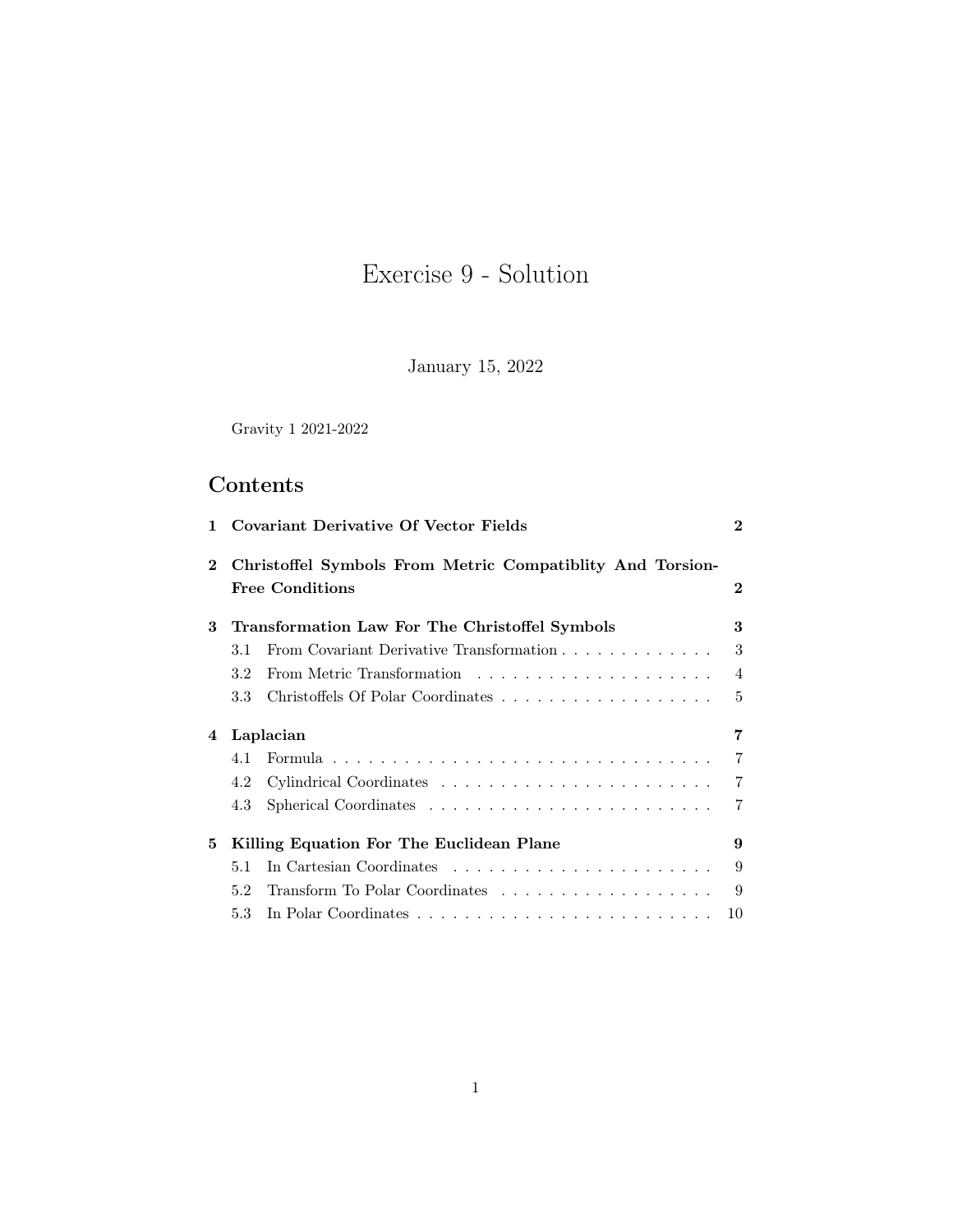## <span id="page-1-0"></span>1 Covariant Derivative Of Vector Fields

The first term is the partial derivative, and then for any upper index we add a Christoffel term, and any lower index we subtract a Christoffel term.

$$
\nabla_q A_{jk} = \partial_q A_{jk} - \Gamma_{qj}^m A_{mk} - \Gamma_{qk}^m A_{jm}
$$
 (1)

$$
\nabla_q A^{jk} = \partial_q A^{jk} + \Gamma^j_{qm} A^{mk} + \Gamma^k_{qm} A^{jm}
$$
 (2)

$$
\nabla_q A^j_{\ k} = \partial_q A^j_{\ k} + \Gamma^j_{qm} A^m_{\ k} - \Gamma^m_{qk} A^j_m \tag{3}
$$

$$
\nabla_q A^j_{kl} = \partial_q A^j_{kl} + \Gamma^j_{qm} A^m_{kl} - \Gamma^m_{qk} A^j_{ml} - \Gamma^m_{ql} A^j_{km}
$$
 (4)

$$
\nabla_q A^{jkl}{}_{mn} = \partial_q A^{jkl}{}_{mn} + \Gamma^j_{qs} A^{skl}{}_{mn} + \Gamma^k_{qs} A^{jsl}{}_{mn} + \Gamma^l_{qs} A^{jks}{}_{mn} - \Gamma^s_{qm} A^{jkl}{}_{sn} - \Gamma^s_{qn} A^{jkl}{}_{ms}
$$
(5)

# <span id="page-1-1"></span>2 Christoffel Symbols From Metric Compatiblity And Torsion-Free Conditions

Write the three cyclic permutations of the metric compatibility condition

<span id="page-1-2"></span>
$$
\nabla_{\rho} g_{\mu\nu} = \partial_{\rho} g_{\mu\nu} - \Gamma^{\sigma}_{\rho\mu} g_{\sigma\nu} - \Gamma^{\sigma}_{\rho\nu} g_{\mu\sigma} = 0 \tag{6}
$$

<span id="page-1-3"></span>
$$
\nabla_{\nu} g_{\rho\mu} = \partial_{\nu} g_{\rho\mu} - \Gamma^{\sigma}_{\nu\rho} g_{\sigma\mu} - \Gamma^{\sigma}_{\nu\mu} g_{\rho\sigma} = 0 \tag{7}
$$

<span id="page-1-4"></span>
$$
\nabla_{\mu} g_{\nu\rho} = \partial_{\mu} g_{\nu\rho} - \Gamma^{\sigma}_{\mu\nu} g_{\sigma\rho} - \Gamma^{\sigma}_{\mu\rho} g_{\nu\sigma} = 0
$$
\n(8)

Subtract  $(6)–(7)–(8)$  $(6)–(7)–(8)$  $(6)–(7)–(8)$  $(6)–(7)–(8)$  $(6)–(7)–(8)$ 

$$
\partial_{\rho}g_{\mu\nu} - \partial_{\nu}g_{\rho\mu} - \partial_{\mu}g_{\nu\rho} + 2\Gamma^{\sigma}_{\nu\mu}g_{\rho\sigma} = 0
$$
\n(9)

where we used that the connection is torsion free  $\Gamma^{\sigma}_{\mu\nu} = \Gamma^{\sigma}_{\nu\mu}$ .

Contract with  $g^{\lambda\rho}$ 

$$
\Gamma^{\sigma}_{\nu\mu}g_{\rho\sigma}g^{\lambda\rho} = \Gamma^{\sigma}_{\nu\mu}\delta^{\lambda}_{\sigma} = \Gamma^{\lambda}_{\nu\mu} \tag{10}
$$

✟

✠

so we get

☛

 $\searrow$ 

$$
\Gamma_{\nu\mu}^{\lambda} = \frac{1}{2} g^{\lambda\rho} \left( \partial_{\nu} g_{\rho\mu} + \partial_{\mu} g_{\nu\rho} - \partial_{\rho} g_{\nu\mu} \right) \tag{11}
$$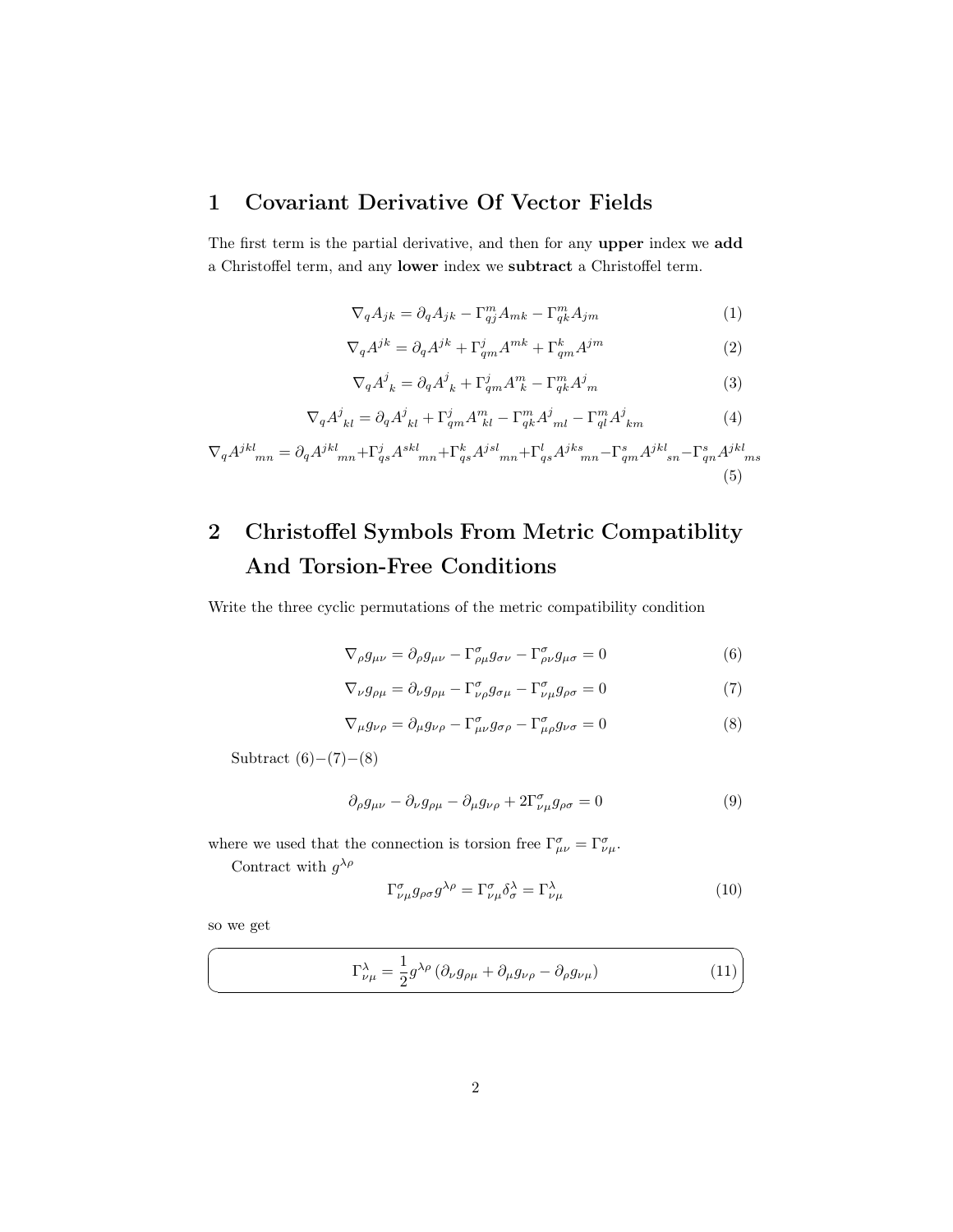# <span id="page-2-0"></span>3 Transformation Law For The Christoffel Symbols

### <span id="page-2-1"></span>3.1 From Covariant Derivative Transformation

Transformation of a (1, 1) tensor field

$$
\nabla_{i'} V^{j'} = \frac{\partial x^{j'}}{\partial x^{j}} \frac{\partial x^{i}}{\partial x^{i'}} \nabla_{i} V^{j}
$$
\n(12)

<span id="page-2-2"></span>
$$
\frac{\partial}{\partial x^{i'}} V^{j'} + \Gamma^{j'}_{i'k'} V^{k'} = \frac{\partial x^{j'}}{\partial x^j} \frac{\partial x^i}{\partial x^{i'}} \frac{\partial}{\partial x^i} V^j + \frac{\partial x^{j'}}{\partial x^j} \frac{\partial x^i}{\partial x^{i'}} \Gamma^j_{ik} V^k \tag{13}
$$

Use the chain rule for the first term of the r.h.s,

$$
\frac{\partial x^i}{\partial x^{i'}} \frac{\partial}{\partial x^i} V^j = \frac{\partial}{\partial x^{i'}} V^j \tag{14}
$$

[\(13\)](#page-2-2) becomes

<span id="page-2-3"></span>
$$
\frac{\partial}{\partial x^{i'}} V^{j'} + \Gamma^{j'}_{i'k'} V^{k'} = \frac{\partial x^{j'}}{\partial x^j} \frac{\partial}{\partial x^{i'}} V^j + \frac{\partial x^{j'}}{\partial x^j} \frac{\partial x^i}{\partial x^{i'}} \Gamma^j_{ik} V^k \tag{15}
$$

Transform all vectors on the r.h.s to  $V^{k'}$ 

$$
V^{j} = \frac{\partial x^{j}}{\partial x^{k'}} V^{k'} \qquad V^{k} = \frac{\partial x^{k}}{\partial x^{k'}} V^{k'} \qquad (16)
$$

[\(15\)](#page-2-3) becomes

<span id="page-2-4"></span>
$$
\frac{\partial}{\partial x^{i'}} V^{j'} + \Gamma^{j'}_{i'k'} V^{k'} = \frac{\partial x^{j'}}{\partial x^j} \frac{\partial}{\partial x^{i'}} \left( \frac{\partial x^j}{\partial x^{k'}} V^{k'} \right) + \frac{\partial x^{j'}}{\partial x^j} \frac{\partial x^i}{\partial x^{i'}} \frac{\partial x^k}{\partial x^{k'}} \Gamma^j_{ik} V^{k'} \tag{17}
$$

Open the first term on the r.h.s

$$
\frac{\partial x^{j'}}{\partial x^{j}} \frac{\partial}{\partial x^{i'}} \left( \frac{\partial x^{j}}{\partial x^{k'}} V^{k'} \right) = \frac{\partial x^{j'}}{\partial x^{j}} \frac{\partial}{\partial x^{i'}} \frac{\partial x^{j}}{\partial x^{k'}} V^{k'} + \frac{\partial x^{j'}}{\partial x^{j}} \frac{\partial x^{j}}{\partial x^{k'}} \frac{\partial}{\partial x^{i'}} V^{k'}
$$

$$
= \frac{\partial x^{j'}}{\partial x^{j}} \frac{\partial}{\partial x^{i'}} \frac{\partial x^{j}}{\partial x^{k'}} V^{k'} + \frac{\partial x^{j'}}{\partial x^{k'}} \frac{\partial}{\partial x^{i'}} V^{k'}
$$

$$
= \frac{\partial x^{j'}}{\partial x^{j}} \frac{\partial}{\partial x^{i'}} \frac{\partial x^{j}}{\partial x^{k'}} V^{k'} + \delta_{k'}^{j'} \frac{\partial}{\partial x^{i'}} V^{k'}
$$

$$
= \frac{\partial x^{j'}}{\partial x^{j}} \frac{\partial}{\partial x^{i'}} \frac{\partial x^{j}}{\partial x^{k'}} V^{k'} + \frac{\partial}{\partial x^{i'}} V^{j'}
$$
(18)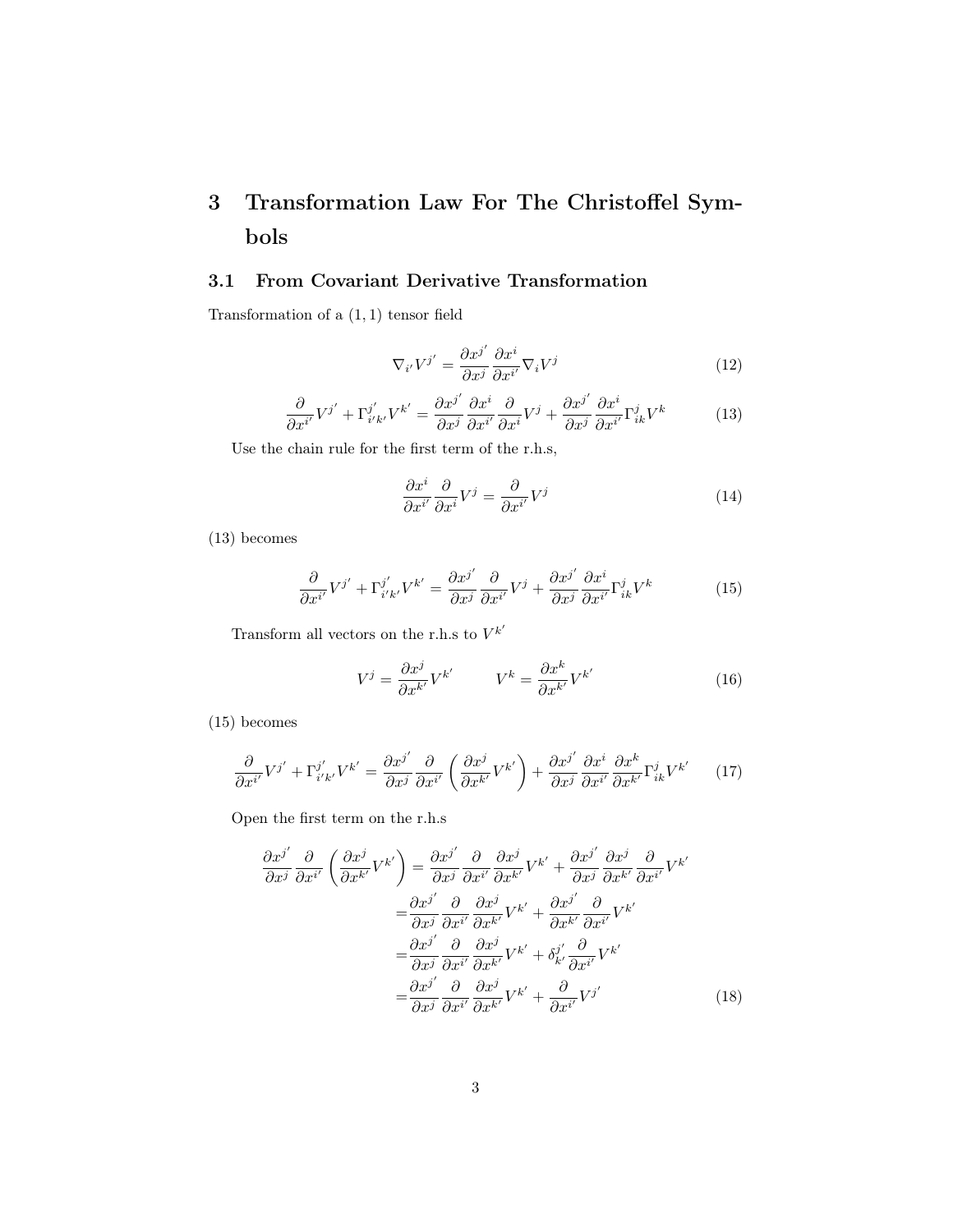[\(17\)](#page-2-4) becomes

 $\sqrt{2}$ 

✍

$$
\frac{\partial}{\partial \tilde{x}^{i'}} \nabla^{j'} + \Gamma^{j'}_{i'k'} V^{k'} = \frac{\partial x^{j'}}{\partial x^{j}} \frac{\partial}{\partial x^{i'}} \frac{\partial x^{j}}{\partial x^{k'}} V^{k'} + \frac{\partial}{\partial \tilde{x}^{i'}} \nabla^{j'} + \frac{\partial x^{j'}}{\partial x^{j}} \frac{\partial x^{i}}{\partial x^{i'}} \frac{\partial x^{k}}{\partial x^{k'}} \Gamma^{j}_{ik} V^{k'} \tag{19}
$$

It is true for any  $V^{k'}$ , so conclude

<span id="page-3-2"></span>
$$
\Gamma_{i'k'}^{j'} = \frac{\partial x^{j'}}{\partial x^j} \frac{\partial x^i}{\partial x^{k'}} \frac{\partial x^k}{\partial x^{k'}} \Gamma_{ik}^j + \frac{\partial x^{j'}}{\partial x^l} \frac{\partial^2 x^l}{\partial x^{i'} \partial x^{k'}} \tag{20}
$$

## <span id="page-3-0"></span>3.2 From Metric Transformation

The Christoffel symbols are given by the metric as

<span id="page-3-1"></span>
$$
\Gamma_{i'k'}^{j'} = \frac{1}{2} g^{j'm'} \left( \frac{\partial}{\partial x^{i'}} g_{k'm'} + \frac{\partial}{\partial x^{k'}} g_{i'm'} - \frac{\partial}{\partial x^{m'}} g_{i'k'} \right)
$$
(21)

Transformation of  $\frac{\partial}{\partial x^{i'}} g_{k'm'}$ 

$$
\frac{\partial}{\partial x^{i'}} g_{k'm'} = \frac{\partial x^i}{\partial x^{i'}} \frac{\partial}{\partial x^i} \left( \frac{\partial x^k}{\partial x^{k'}} \frac{\partial x^m}{\partial x^{m'}} g_{km} \right)
$$
\n
$$
= \frac{\partial x^i}{\partial x^{i'}} \left( \frac{\partial}{\partial x^i} \frac{\partial x^k}{\partial x^{k'}} \right) \frac{\partial x^m}{\partial x^{m'}} g_{km} + \frac{\partial x^i}{\partial x^{i'}} \frac{\partial x^k}{\partial x^{k'}} \left( \frac{\partial}{\partial x^i} \frac{\partial x^m}{\partial x^{m'}} \right) g_{km} + \frac{\partial x^i}{\partial x^{i'}} \frac{\partial x^k}{\partial x^{k'}} \frac{\partial x^m}{\partial x^{m'}} \frac{\partial}{\partial x^m} g_{km}
$$
\n
$$
= \left( \frac{\partial}{\partial x^{i'}} \frac{\partial x^k}{\partial x^{k'}} \right) \frac{\partial x^m}{\partial x^{m'}} g_{km} + \frac{\partial x^k}{\partial x^{k'}} \left( \frac{\partial}{\partial x^{i'}} \frac{\partial x^m}{\partial x^{m'}} \right) g_{km} + \frac{\partial x^i}{\partial x^{i'}} \frac{\partial x^k}{\partial x^{m'}} \frac{\partial x^m}{\partial x^{m'}} \frac{\partial}{\partial x^i} g_{km}
$$
\n(22)

Likewise,

$$
\frac{\partial}{\partial x^{k'}} g_{i'm'} = \left(\frac{\partial}{\partial x^{k'}} \frac{\partial x^i}{\partial x^{i'}}\right) \frac{\partial x^m}{\partial x^{m'}} g_{im} + \frac{\partial x^i}{\partial x^{i'}} \left(\frac{\partial}{\partial x^{k'}} \frac{\partial x^m}{\partial x^{m'}}\right) g_{im} + \frac{\partial x^k}{\partial x^{k'}} \frac{\partial x^i}{\partial x^{i'}} \frac{\partial x^m}{\partial x^{m'}} \frac{\partial}{\partial x^{m'}} g_{im}
$$
\n
$$
\frac{\partial}{\partial x^{m'}} g_{i'k'} = \left(\frac{\partial}{\partial x^{m'}} \frac{\partial x^i}{\partial x^{i'}}\right) \frac{\partial x^k}{\partial x^{k'}} g_{ik} + \frac{\partial x^i}{\partial x^{i'}} \left(\frac{\partial}{\partial x^{m'}} \frac{\partial x^k}{\partial x^{k'}}\right) g_{ik} + \frac{\partial x^m}{\partial x^{m'}} \frac{\partial x^i}{\partial x^{i'}} \frac{\partial x^k}{\partial x^{k'}} \frac{\partial}{\partial x^m} g_{ik}
$$
\n(23)\n(24)

Use the same dummy indices  $p,q$  for all the expressions, and transform the  $\,$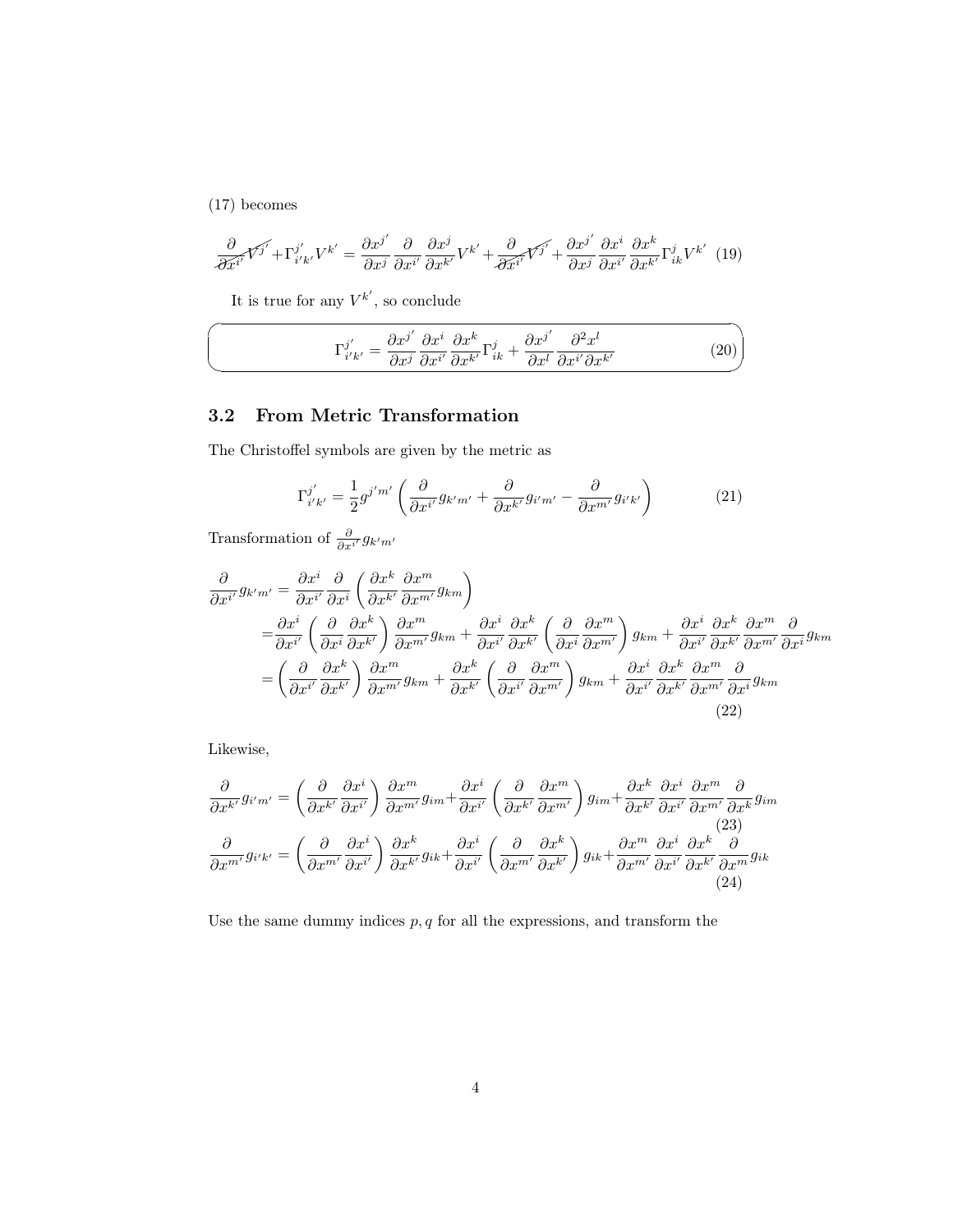inverse metric  $g^{j'm'} = g^{jm} \frac{\partial x^{j'}}{\partial x^{j}}$  $\frac{\partial x^{j'}}{\partial x^{j}} \frac{\partial x^{m'}}{\partial x^{m}}$ , the Chirstoffel [\(21\)](#page-3-1) is

$$
\Gamma_{i'k'}^{j'} =
$$
\n
$$
= \frac{1}{2} g^{jm} \frac{\partial x^{j'}}{\partial x^{j}} \frac{\partial x^{m'}}{\partial x^{m}} \left( \frac{\partial x^{p}}{\partial x^{m'}} \frac{\partial}{\partial x^{i'}} \frac{\partial x^{q}}{\partial x^{k'}} + \frac{\partial x^{p}}{\partial x^{k'}} \frac{\partial}{\partial x^{i'}} \frac{\partial x^{q}}{\partial x^{m'}} \right) g_{pq}
$$
\n
$$
+ \frac{1}{2} g^{jm} \frac{\partial x^{j'}}{\partial x^{j}} \frac{\partial x^{m'}}{\partial x^{m}} \left( \frac{\partial x^{p}}{\partial x^{m'}} \frac{\partial}{\partial x^{k'}} \frac{\partial x^{q}}{\partial x^{i'}} + \frac{\partial x^{p}}{\partial x^{i'}} \frac{\partial}{\partial x^{k'}} \frac{\partial x^{q}}{\partial x^{m'}} \right) g_{pq}
$$
\n
$$
- \frac{1}{2} g^{jm} \frac{\partial x^{j'}}{\partial x^{j}} \frac{\partial x^{m'}}{\partial x^{m'}} \left( \frac{\partial x^{p}}{\partial x^{k'}} \frac{\partial}{\partial x^{m'}} \frac{\partial}{\partial x^{i'}} + \frac{\partial x^{p}}{\partial x^{i'}} \frac{\partial}{\partial x^{m'}} \frac{\partial}{\partial x^{m'}} \frac{\partial x^{q}}{\partial x^{k'}} \right) g_{pq}
$$
\n
$$
+ \frac{1}{2} g^{jn} \frac{\partial x^{j'}}{\partial x^{j}} \frac{\partial x^{m'}}{\partial x^{n'}} \frac{\partial x^{i}}{\partial x^{k'}} \frac{\partial x^{k'}}{\partial x^{m'}} \left( \frac{\partial}{\partial x^{i}} g_{km} + \frac{\partial}{\partial x^{k}} g_{im} - \frac{\partial}{\partial x^{m}} g_{ik} \right)
$$
\n
$$
= g^{jm} \frac{\partial x^{j'}}{\partial x^{j}} \frac{\partial}{\partial x^{i}} \frac{\partial}{\partial x^{k'}} g_{pq} + \frac{1}{2} g^{jn} \delta_{n}^{m} \frac{\partial x^{j'}}{\partial x^{i'}} \frac{\partial x^{i}}{\partial x^{k'}} \frac{\partial x^{k'}}{\partial x^{k'}} \left( \frac{\partial}{\partial x^{i}} g_{km} + \frac{\partial}{\partial x^{k}} g_{im} - \frac{\partial}{\partial x^{m}} g_{ik} \right)
$$
\n
$$
= \frac{\partial x^{j'}}{\partial x^{j}} \frac{\
$$

where we used things like  $\frac{\partial x^{m'}}{\partial x^{n}} \frac{\partial x^{m}}{\partial x^{m'}} = \frac{\partial x^{m}}{\partial x^{n}} = \delta_{n}^{m}$ ,  $g^{jm} \delta_{m}^{p} g_{pq} = g^{jp} g_{pq} = \delta_{q}^{j}$ , ecc., and that partial derivatives commute.

### <span id="page-4-0"></span>3.3 Christoffels Of Polar Coordinates

Start with Cartesian coordinates  $(x^1 = x, x^2 = y)$ , where all  $\Gamma_{ik}^j = 0$ .

By [\(20\)](#page-3-2), we need to calculate

<span id="page-4-2"></span>
$$
\Gamma_{i'k'}^{j'} = \frac{\partial x^{j'}}{\partial x^l} \frac{\partial^2 x^l}{\partial x^{i'} \partial x^{k'}} = \left[J^{-1} \partial_{i'} J\right]_{k'}^{j'}
$$
\n(26)

Polar coordinates are  $(x^{1'} = r, x^{2'} = \theta)$ 

$$
x = r\cos\theta \qquad y = r\sin\theta \tag{27}
$$

Compute the partial derivatives, the Jacobian matrix is:

<span id="page-4-1"></span>
$$
J^{l}_{\ k'} = \frac{\partial x^{l}}{\partial x^{k'}} = \begin{pmatrix} \cos\theta & -r\sin\theta \\ \sin\theta & r\cos\theta \end{pmatrix}
$$
 (28)

The inverse transformation is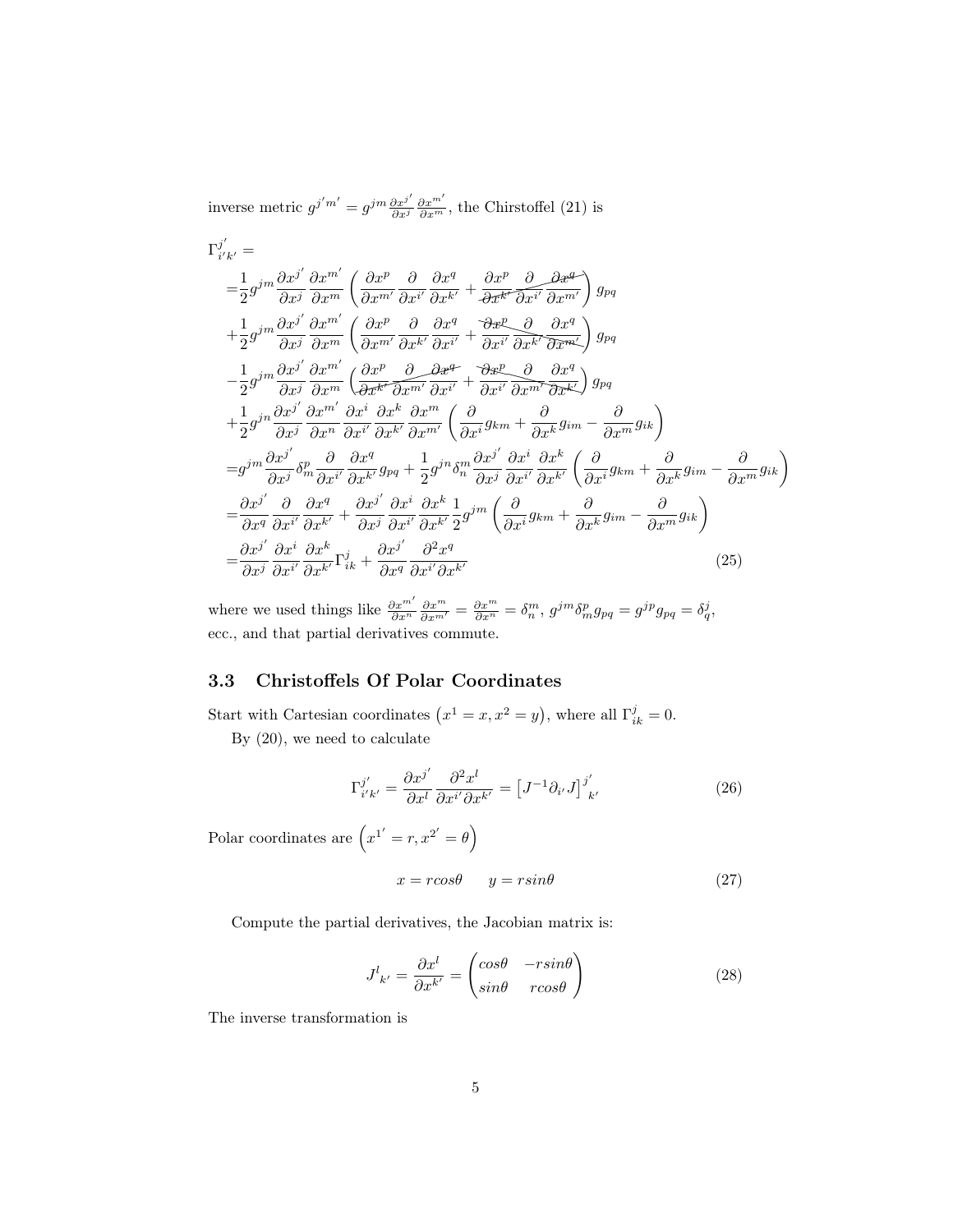$$
r^2 = x^2 + y^2 \qquad \tan\theta = \frac{y}{x} \tag{29}
$$

Compute the partial derivatives:

$$
r\frac{\partial r}{\partial x} = x \implies \frac{\partial r}{\partial x} = \frac{x}{r} = \cos\theta \tag{30}
$$

$$
r\frac{\partial r}{\partial y} = y \implies \frac{\partial r}{\partial y} = \frac{y}{r} = \sin\theta \tag{31}
$$

$$
\frac{1}{\cos^2 \theta} \frac{\partial \theta}{\partial x} = -\frac{y}{x^2} \implies \frac{\partial \theta}{\partial x} = -\frac{ycos^2 \theta}{x^2} = -\frac{\sin \theta}{r}
$$
(32)

$$
\frac{1}{\cos^2 \theta} \frac{\partial \theta}{\partial y} = \frac{1}{x} \implies \frac{\partial \theta}{\partial y} = \frac{\cos^2 \theta}{x} = \frac{\cos \theta}{r}
$$
(33)

The inverse Jacobian matrix is

<span id="page-5-0"></span>
$$
J_l^{k'} = \frac{\partial x^{k'}}{\partial x^l} = \begin{pmatrix} \cos\theta & \sin\theta \\ -\frac{\sin\theta}{r} & \frac{\cos\theta}{r} \end{pmatrix}
$$
 (34)

Calculate Christoffels  $\Gamma_{rk}^{j'}$  by plugin [\(28\)](#page-4-1) and [\(34\)](#page-5-0) into [\(26\)](#page-4-2) with  $i' = r$ 

$$
\Gamma_{rk'}^{j'} = \begin{pmatrix} \cos\theta & \sin\theta \\ -\frac{\sin\theta}{r} & \frac{\cos\theta}{r} \end{pmatrix} \frac{\partial}{\partial r} \begin{pmatrix} \cos\theta & -r\sin\theta \\ \sin\theta & r\cos\theta \end{pmatrix}
$$

$$
= \begin{pmatrix} \cos\theta & \sin\theta \\ -\frac{\sin\theta}{r} & \frac{\cos\theta}{r} \end{pmatrix} \begin{pmatrix} 0 & -\sin\theta \\ 0 & \cos\theta \end{pmatrix} = \begin{pmatrix} 0 & 0 \\ 0 & \frac{\sin^2\theta}{r} + \frac{\cos^2\theta}{r} \end{pmatrix} = \begin{pmatrix} 0 & 0 \\ 0 & \frac{1}{r} \end{pmatrix}
$$
(35)

The non-vanishing Christoffel here is

☛

 $\searrow$ 

<span id="page-5-1"></span>
$$
\Gamma^{\theta}_{r\theta} = \frac{1}{r} \tag{36}
$$

✟

✠

Calculate Christoffels  $\Gamma_{\theta k'}^{j'}$  by plugin [\(28\)](#page-4-1) and [\(34\)](#page-5-0) into [\(26\)](#page-4-2) with  $i' = \theta$ 

$$
\Gamma_{\theta k'}^{j'} = \begin{pmatrix} \cos\theta & \sin\theta \\ -\frac{\sin\theta}{r} & \frac{\cos\theta}{r} \end{pmatrix} \frac{\partial}{\partial \theta} \begin{pmatrix} \cos\theta & -r\sin\theta \\ \sin\theta & r\cos\theta \end{pmatrix}
$$

$$
= \begin{pmatrix} \cos\theta & \sin\theta \\ -\frac{\sin\theta}{r} & \frac{\cos\theta}{r} \end{pmatrix} \begin{pmatrix} -\sin\theta & -r\cos\theta \\ \cos\theta & -r\sin\theta \end{pmatrix} = \begin{pmatrix} 0 & -r \\ \frac{1}{r} & 0 \end{pmatrix}
$$

The remaining non-vanishing Christoffels are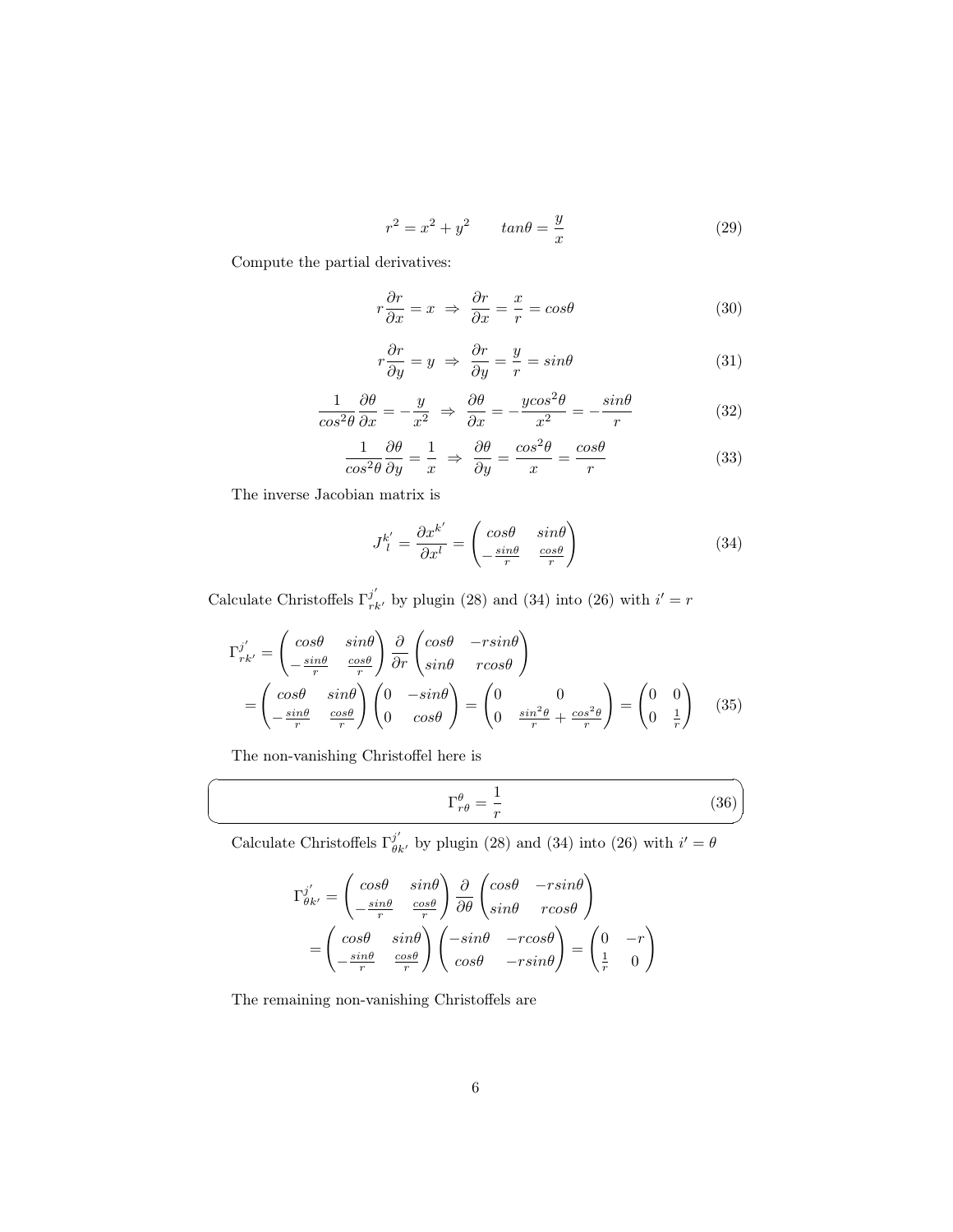<span id="page-6-4"></span>You can also calculate each component separately, without use of matrices.

## <span id="page-6-0"></span>4 Laplacian

### <span id="page-6-1"></span>4.1 Formula

 $\overline{a}$ 

 $\searrow$ 

See recitation 9 section 2.3.

$$
\nabla^2 f = \frac{1}{\sqrt{g}} \partial_i \left( \sqrt{g} g^{ij} \partial_j f \right) \tag{38}
$$

### <span id="page-6-2"></span>4.2 Cylindrical Coordinates

The metric in cylindrical coordinates  $(\rho,\theta,z)$  is

$$
ds^2 = d\rho^2 + \rho^2 d\theta^2 + dz^2
$$
 (39)

$$
g_{ij} = \begin{pmatrix} 1 & 0 & 0 \\ 0 & \rho^2 & 0 \\ 0 & 0 & 1 \end{pmatrix} \qquad g^{ij} = \begin{pmatrix} 1 & 0 & 0 \\ 0 & \frac{1}{\rho^2} & 0 \\ 0 & 0 & 1 \end{pmatrix}
$$
(40)

$$
g = det (g_{ij}) = \rho^2 \tag{41}
$$

$$
\sqrt{g} = \rho \tag{42}
$$

Notice that the metric is diagonal.

$$
\nabla^2 f = \frac{1}{\rho} \partial_\rho (\rho \partial_\rho f) + \frac{1}{\rho} \partial_\theta \left( \rho \frac{1}{\rho^2} \partial_\theta f \right) + \frac{1}{\rho} \partial_z (\rho \partial_z f) \tag{43}
$$

$$
\nabla^2 f = \frac{1}{\rho} \frac{\partial}{\partial \rho} \left( \rho \frac{\partial f}{\partial \rho} \right) + \frac{1}{\rho^2} \frac{\partial^2 f}{\partial \theta^2} + \frac{\partial f}{\partial z^2}
$$
(44)

## <span id="page-6-3"></span>4.3 Spherical Coordinates

The metric in spherical coordinates  $(r, \theta, \phi)$  is

$$
ds^2 = dr^2 + r^2 d\theta^2 + r^2 \sin^2\theta d\phi^2 \tag{45}
$$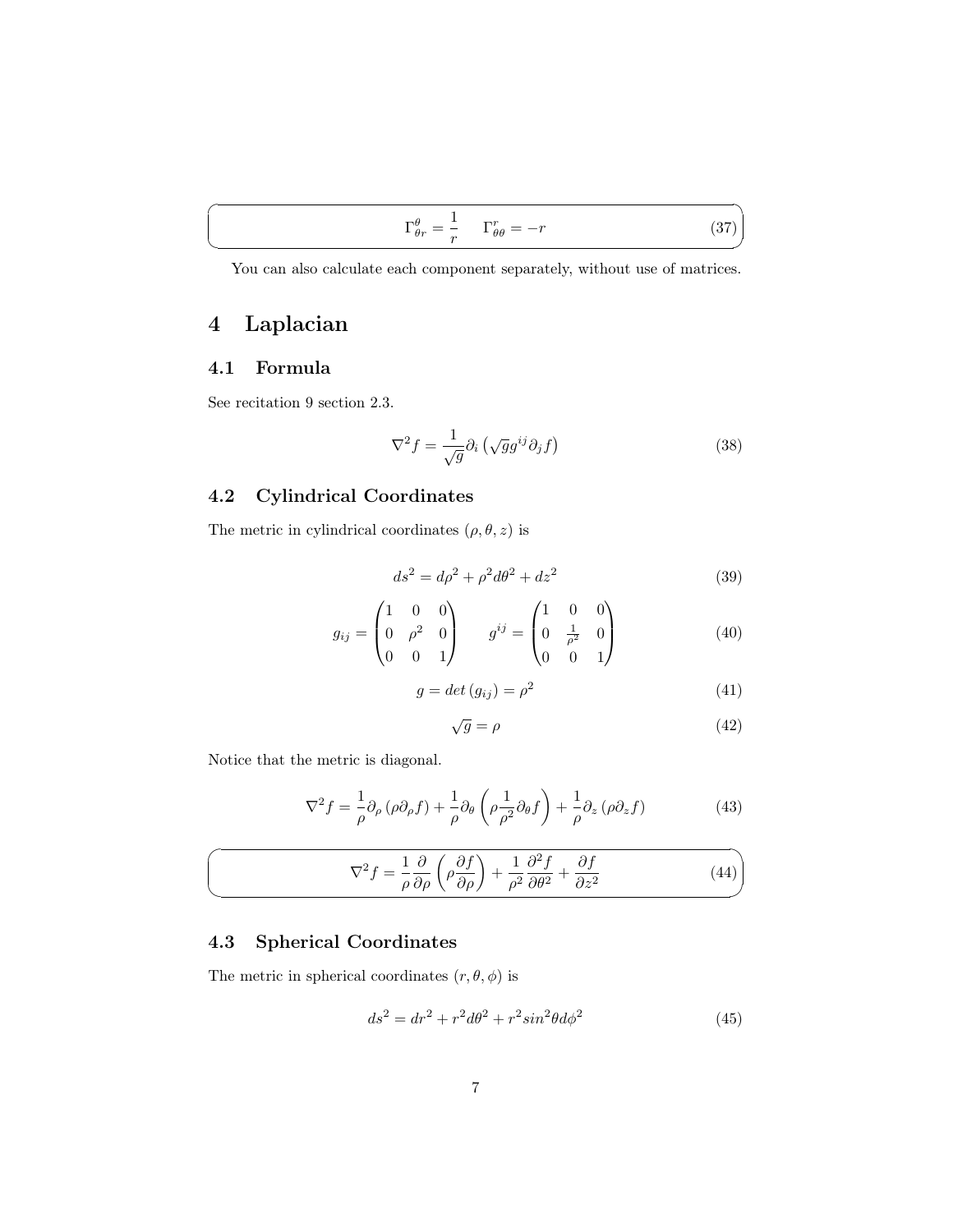$$
g_{ij} = \begin{pmatrix} 1 & 0 & 0 \\ 0 & r^2 & 0 \\ 0 & 0 & r^2 \sin^2 \theta \end{pmatrix} \qquad g^{ij} = \begin{pmatrix} 1 & 0 & 0 \\ 0 & \frac{1}{r^2} & 0 \\ 0 & 0 & \frac{1}{r^2 \sin^2 \theta} \end{pmatrix}
$$
(46)

$$
g = det (g_{ij}) = r^4 sin^2 \theta \tag{47}
$$

$$
\sqrt{g} = r^2 \sin \theta \tag{48}
$$

Notice that the metric is diagonal.

The short way: Use metric determinant and inverse metric

$$
\nabla^2 f = \frac{1}{r^2 \sin \theta} \partial_r \left( r^2 \sin \theta \partial_r f \right) + \frac{1}{r^2 \sin \theta} \partial_\theta \left( r^2 \sin \theta \frac{1}{r^2} \partial_\theta f \right) + \frac{1}{r^2 \sin \theta} \partial_\phi \left( r^2 \sin \theta \frac{1}{r^2 \sin^2 \theta} \partial_\phi f \right) \tag{49}
$$

$$
\left(\nabla^2 f = \frac{1}{r^2} \frac{\partial}{\partial r} \left(r^2 \frac{\partial f}{\partial r}\right) + \frac{1}{r^2 \sin \theta} \frac{\partial}{\partial \theta} \left(\sin \theta \frac{\partial f}{\partial \theta}\right) + \frac{1}{r^2 \sin^2 \theta} \frac{\partial^2 f}{\partial \phi^2} \tag{50}
$$

The long and winding road:

Use Christoffels (extra work that is skipped here)

$$
\Gamma^r_{\theta\theta} = -r \qquad \Gamma^\theta_{\theta r} = \frac{1}{r} \qquad \Gamma^r_{\phi\phi} = -rsin^2\theta \qquad \Gamma^\phi_{\phi r} = \frac{1}{r} \tag{51}
$$

$$
\Gamma^{\theta}_{\phi\phi} = -\sin\theta\cos\theta \qquad \Gamma^{\phi}_{\phi\theta} = \cot\theta \tag{52}
$$

$$
g^{ij}\nabla_{i}\nabla_{j}f = \nabla_{r}\partial_{r}f + \frac{1}{r^{2}}\nabla_{\theta}\partial_{\theta}f + \frac{1}{r^{2}sin^{2}\theta}\nabla_{\phi}\partial_{\phi}f
$$
  
\n
$$
= \partial_{r}\partial_{r}f - \Gamma_{rr}^{k}\partial_{k}f + \frac{1}{r^{2}}\left(\partial_{\theta}\partial_{\theta}f - \Gamma_{\theta\theta}^{k}\partial_{k}f\right) + \frac{1}{r^{2}sin^{2}\theta}\left(\partial_{\phi}\partial_{\phi}f - \Gamma_{\phi\phi}^{k}\partial_{k}f\right)
$$
  
\n
$$
= \partial_{r}\partial_{r}f + \frac{1}{r^{2}}\partial_{\theta}\partial_{\theta}f - \frac{1}{r^{2}}\Gamma_{\theta\theta}^{r}\partial_{r}f + \frac{1}{r^{2}sin^{2}\theta}\partial_{\phi}\partial_{\phi}f - \frac{1}{r^{2}sin^{2}\theta}\Gamma_{\phi\phi}^{r}\partial_{r}f - \frac{1}{r^{2}sin^{2}\theta}\Gamma_{\phi\phi}^{\theta}\partial_{\theta}f
$$
  
\n
$$
= \partial_{r}\partial_{r}f + \frac{1}{r^{2}}\partial_{\theta}\partial_{\theta}f + \frac{1}{r}\partial_{r}f + \frac{1}{r^{2}sin^{2}\theta}\partial_{\phi}\partial_{\phi}f + \frac{1}{r}\partial_{r}f + \frac{1}{r^{2}sin\theta}\cos\theta\partial_{\theta}f
$$
  
\n
$$
= \partial_{r}\partial_{r}f + \frac{2}{r}\partial_{r}f + \frac{1}{r^{2}}\partial_{\theta}\partial_{\theta}f + \frac{1}{r^{2}sin\theta}\left(\partial_{\theta}sin\theta\right)\partial_{\theta}f + \frac{1}{r^{2}sin^{2}\theta}\partial_{\phi}\partial_{\phi}f
$$
  
\n
$$
= \partial_{r}\partial_{r}f + \frac{1}{r^{2}}\left(\partial_{r}r^{2}\right)\partial_{r}f + \frac{1}{r^{2}}\partial_{\theta}\partial_{\theta}f + \frac{1}{r^{2}sin\theta}\left(\partial_{\theta}sin\theta\right)\partial_{\theta}f + \frac{1}{r^{2}sin^{2}\theta}\partial_{\phi}\partial_{\phi}f
$$
  
\n

We got the same result!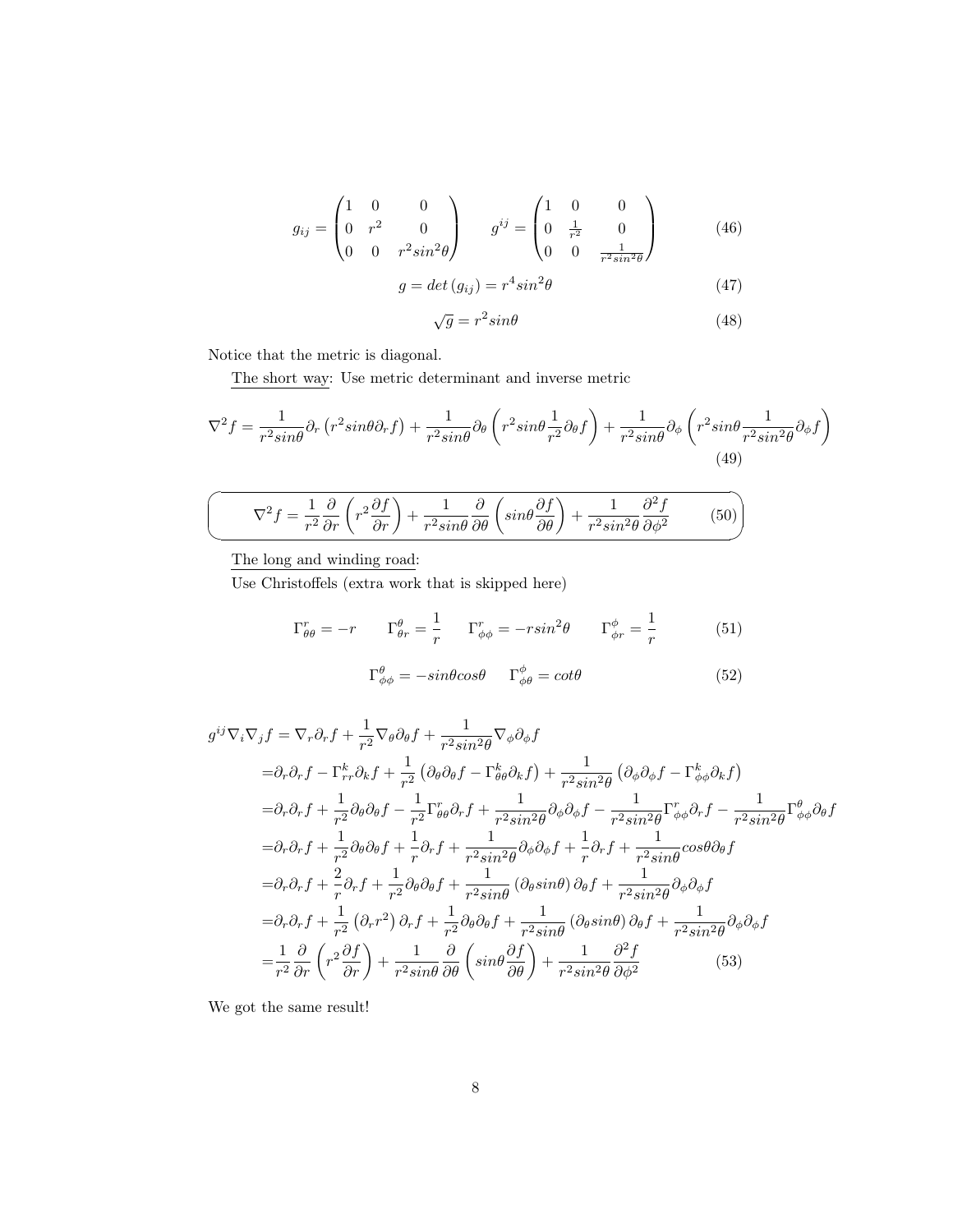## <span id="page-8-0"></span>5 Killing Equation For The Euclidean Plane

### <span id="page-8-1"></span>5.1 In Cartesian Coordinates

In Cartesian coordinates  $g_{ij} = \delta_{ij}$  and all  $\Gamma^i_{jk} = 0$ . So there is no difference between upper and lower indices, and covariant derivatives reduce to partial derivatives. Therefore, Killing equation takes the form

$$
\partial_i \xi^j + \partial_j \xi^i = 0 \tag{54}
$$

Clearly for both

$$
X^{i} = \begin{pmatrix} 1 \\ 0 \end{pmatrix} \qquad Y^{i} = \begin{pmatrix} 0 \\ 1 \end{pmatrix} \tag{55}
$$

$$
\begin{bmatrix} 2\partial_x \xi^x & \partial_x \xi^y + \partial_y \xi^x \\ \partial_y \xi^x + \partial_x \xi^y & 2\partial_y \xi^y \end{bmatrix} = \begin{bmatrix} 0 & 0 \\ 0 & 0 \end{bmatrix}
$$
 (56)

For

$$
R^i = \begin{pmatrix} -y \\ x \end{pmatrix} \tag{57}
$$

$$
\begin{bmatrix} 2\partial_x R^x & \partial_x R^y + \partial_y R^x \\ \end{bmatrix} = \begin{bmatrix} 0 & 1 - 1 \\ \end{bmatrix} = \begin{bmatrix} 0 & 0 \\ 0 & 0 \end{bmatrix}
$$
 (58)

Remark:  $xy$  and  $yx$  components are identical so there is no need to calculate them both, we wrote " to indicate it is the same as the other component.

### <span id="page-8-2"></span>5.2 Transform To Polar Coordinates

We already found the matrices [\(28\)](#page-4-1)

$$
\frac{\partial x^i}{\partial x^{k'}} = \begin{pmatrix} \cos\theta & -r\sin\theta \\ \sin\theta & r\cos\theta \end{pmatrix}
$$
 (59)

and [\(34\)](#page-5-0)

$$
\frac{\partial x^{k'}}{\partial x^j} = \begin{pmatrix} \cos\theta & \sin\theta \\ -\frac{\sin\theta}{r} & \frac{\cos\theta}{r} \end{pmatrix}
$$
 (60)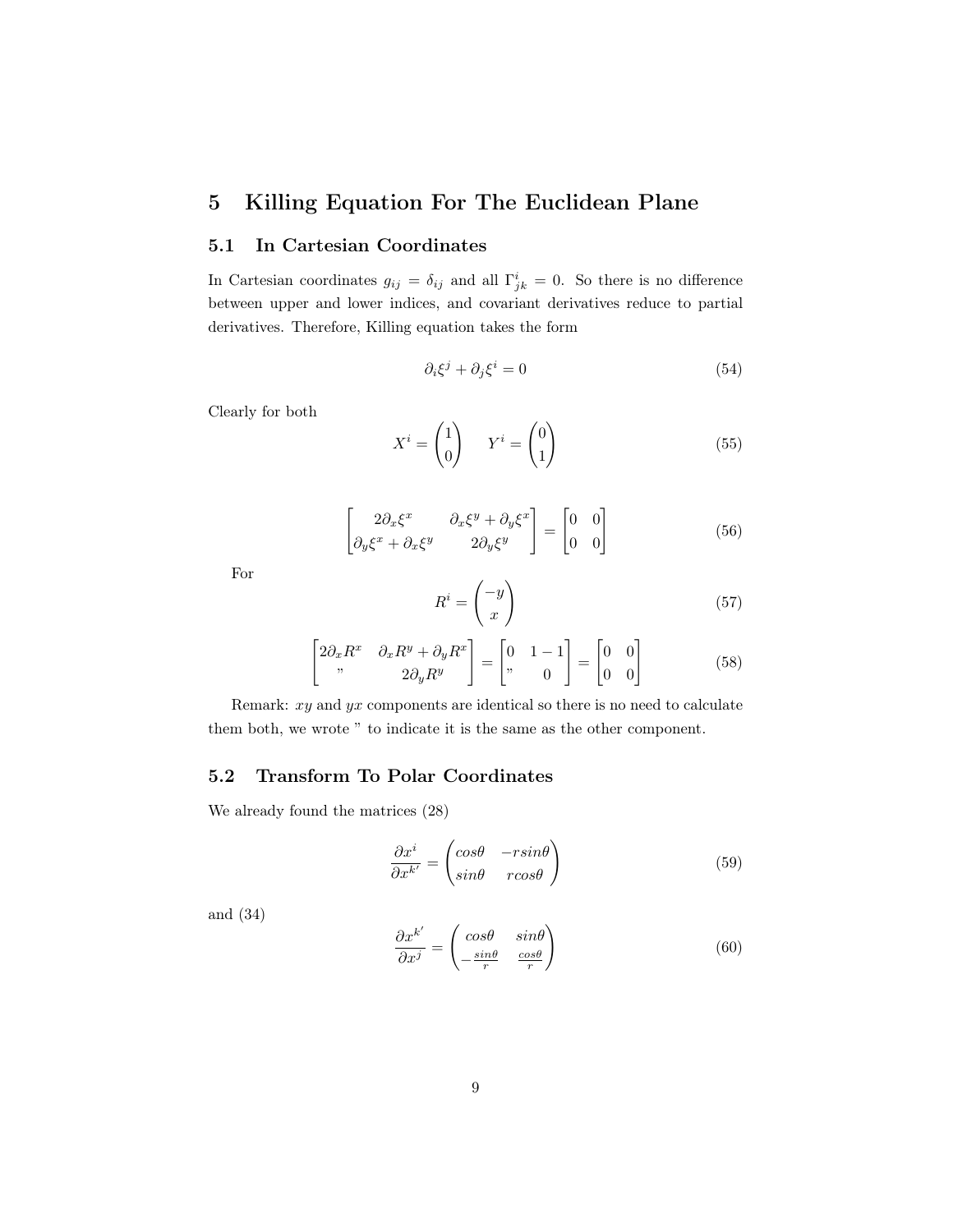Multiply

$$
\frac{\partial x^i}{\partial x^{k'}} \frac{\partial x^{k'}}{\partial x^j} = \begin{pmatrix} \cos\theta & -r\sin\theta \\ \sin\theta & r\cos\theta \end{pmatrix} \begin{pmatrix} \cos\theta & \sin\theta \\ -\frac{\sin\theta}{r} & \frac{\cos\theta}{r} \end{pmatrix} = \begin{pmatrix} 1 & 0 \\ 0 & 1 \end{pmatrix} = \delta^i_j \tag{61}
$$

Vector transformation:

$$
X^{i'} = \frac{\partial x^{i'}}{\partial x^i} X^i = \begin{pmatrix} \cos \theta & \sin \theta \\ -\frac{\sin \theta}{r} & \frac{\cos \theta}{r} \end{pmatrix} \begin{pmatrix} 1 \\ 0 \end{pmatrix} = \begin{pmatrix} \cos \theta \\ -\frac{\sin \theta}{r} \end{pmatrix}
$$
(62)

$$
Y^{i'} = \frac{\partial x^{i'}}{\partial x^i} Y^i = \begin{pmatrix} \cos\theta & \sin\theta \\ -\frac{\sin\theta}{r} & \frac{\cos\theta}{r} \end{pmatrix} \begin{pmatrix} 0 \\ 1 \end{pmatrix} = \begin{pmatrix} \sin\theta \\ \frac{\cos\theta}{r} \end{pmatrix}
$$
(63)

$$
R^{i'} = \frac{\partial x^{i'}}{\partial x^i} R^i = \begin{pmatrix} \cos\theta & \sin\theta \\ -\frac{\sin\theta}{r} & \frac{\cos\theta}{r} \end{pmatrix} \begin{pmatrix} -r\sin\theta \\ r\cos\theta \end{pmatrix} = \begin{pmatrix} 0 \\ 1 \end{pmatrix}
$$
(64)

### <span id="page-9-0"></span>5.3 In Polar Coordinates

To write Killing equation in polar coordinates we need to lower the indices of the vector fields, and use the covariant derivatives. The metric is

$$
g_{i'j'} = \begin{pmatrix} 1 & 0 \\ 0 & r^2 \end{pmatrix} \tag{65}
$$

$$
X_{i'} = g_{i'j'} X^{j'} = \left( X^r \quad r^2 X^{\theta} \right) = \left( \cos \theta \quad -r \sin \theta \right) \tag{66}
$$

$$
Y_{i'} = g_{i'j'} Y^{j'} = \begin{pmatrix} Y^r & r^2 Y^\theta \end{pmatrix} = \begin{pmatrix} \sin\theta & r\cos\theta \end{pmatrix}
$$
 (67)

$$
R_{i'} = g_{i'j'} R^{j'} = \begin{pmatrix} R^r & r^2 R^\theta \end{pmatrix} = \begin{pmatrix} 0 & r^2 \end{pmatrix}
$$
 (68)

We already calculated the Christoffels in [\(36\)](#page-5-1) and [\(37\)](#page-6-4). Killing equation is

$$
\nabla_{i'}\xi_{j'} + \nabla_{j'}\xi_{i'} = 0
$$
\n(69)

Its components are

$$
0 = \nabla_r \xi_r = \partial_r \xi_r - \Gamma_{rr}^{k'} \xi_{k'} = \partial_r \xi_r \tag{70}
$$

$$
0 = \nabla_{\theta} \xi_{\theta} = \partial_{\theta} \xi_{\theta} - \Gamma_{\theta \theta}^{k'} \xi_{k'} = \partial_{\theta} \xi_{\theta} - \Gamma_{\theta \theta}^{r} \xi_{r} = \partial_{\theta} \xi_{\theta} + r \xi_{r}
$$
(71)